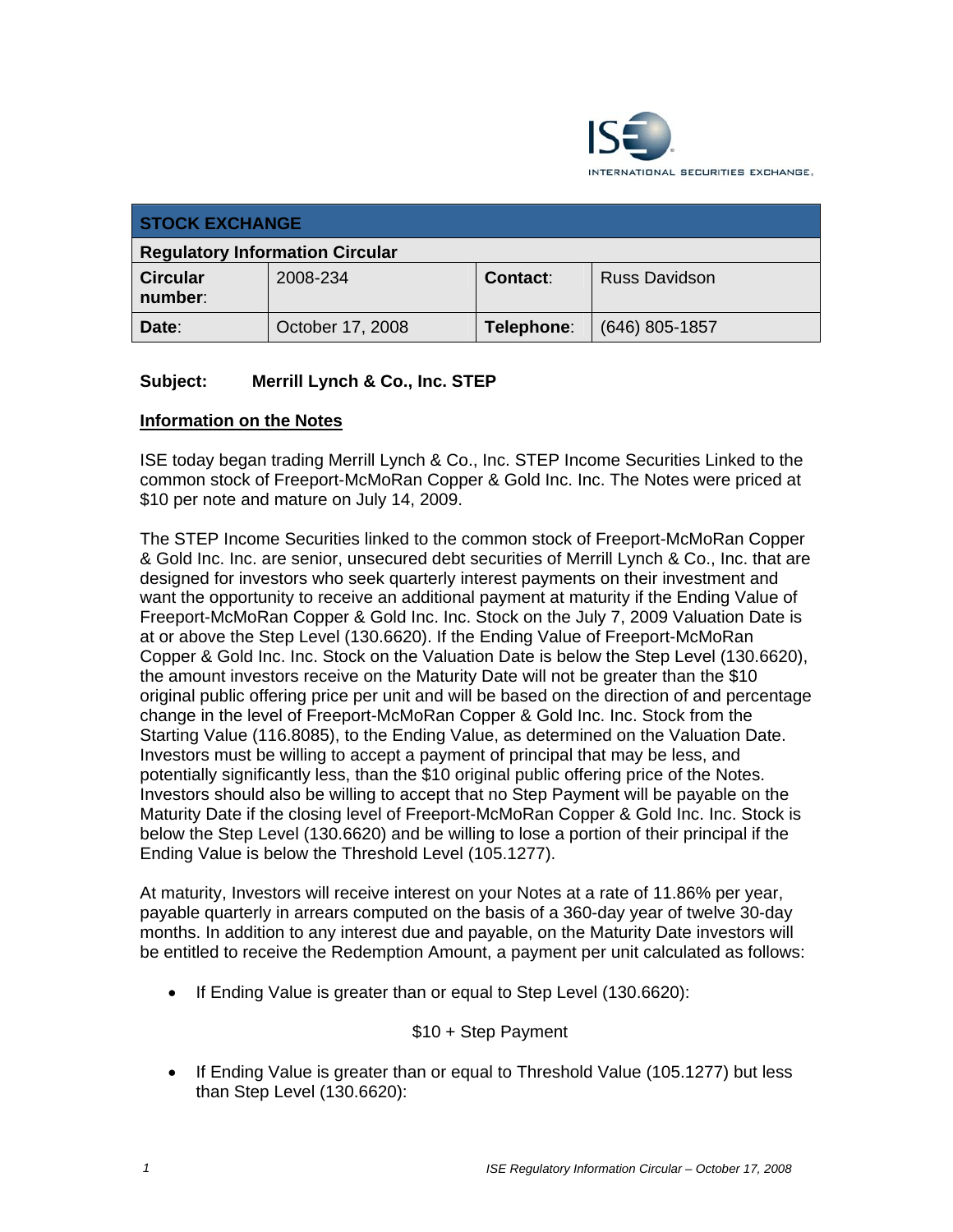• If Ending Value is less than Threshold Value (105.1277):

\$10 + (\$10 x (Ending Value – Threshold Level) x 100% Starting Level

Investors will not receive a Step Payment at maturity unless the Ending Value is greater than or equal to the Step Level on the Valuation Date.

Investment in STEP Income Securities may result in a loss.

Investors return is limited and will not reflect the return of a direct investment in Freeport-McMoRan Copper & Gold Inc. Inc. Stock.

Investors return on the Notes, which could be negative, may be lower than the return on other debt securities of comparable maturity.

Many factors affect the trading value of the Securities; these factors interrelate in complex ways and the effect of any one factor may offset or magnify the effect of another factor.

Freeport-McMoRan Copper & Gold Inc. Inc. will have no obligations relating to the Notes and no diligence will be performed with respect to Freeport-McMoRan Copper & Gold Inc. Inc.

Investors are not entitled to stockholder's rights including the right to receive cash dividends or exercise ownership rights with respect to the Freeport-McMoRan Copper & Gold Inc. Inc. Stock.

Contact your Tax Advisor for information concerning taxation.

Trading in the shares on ISE is on a UTP basis and is subject to ISE equity trading rules. The shares will trade from 9:00 a.m. until 4:00 p.m. Eastern Time. Equity Electronic Access Members ("Equity EAMs") trading the shares during the Pre-Market Session are exposed to the risk of the lack of the calculation or dissemination of underlying index value or intraday indicative value ("IIV"). For certain derivative securities products, an updated underlying index value or IIV may not be calculated or publicly disseminated in the Pre-Market hours. Since the underlying index value and IIV are not calculated or widely disseminated during Pre-Market hours, an investor who is unable to calculate implied values for certain derivative securities products during Pre-Market hours may be at a disadvantage to market professionals.

Equity EAMs also should review NASD Notice to Members 03-71 for guidance on trading these products. The Notice reminds members of their obligations to: (1) conduct adequate due diligence to understand the features of the product; (2) perform a reasonable-basis suitability analysis; (3) perform customer-specific suitability analysis in connection with any recommended transactions; (4) provide a balanced disclosure of both the risks and rewards associated with the particular product, especially when selling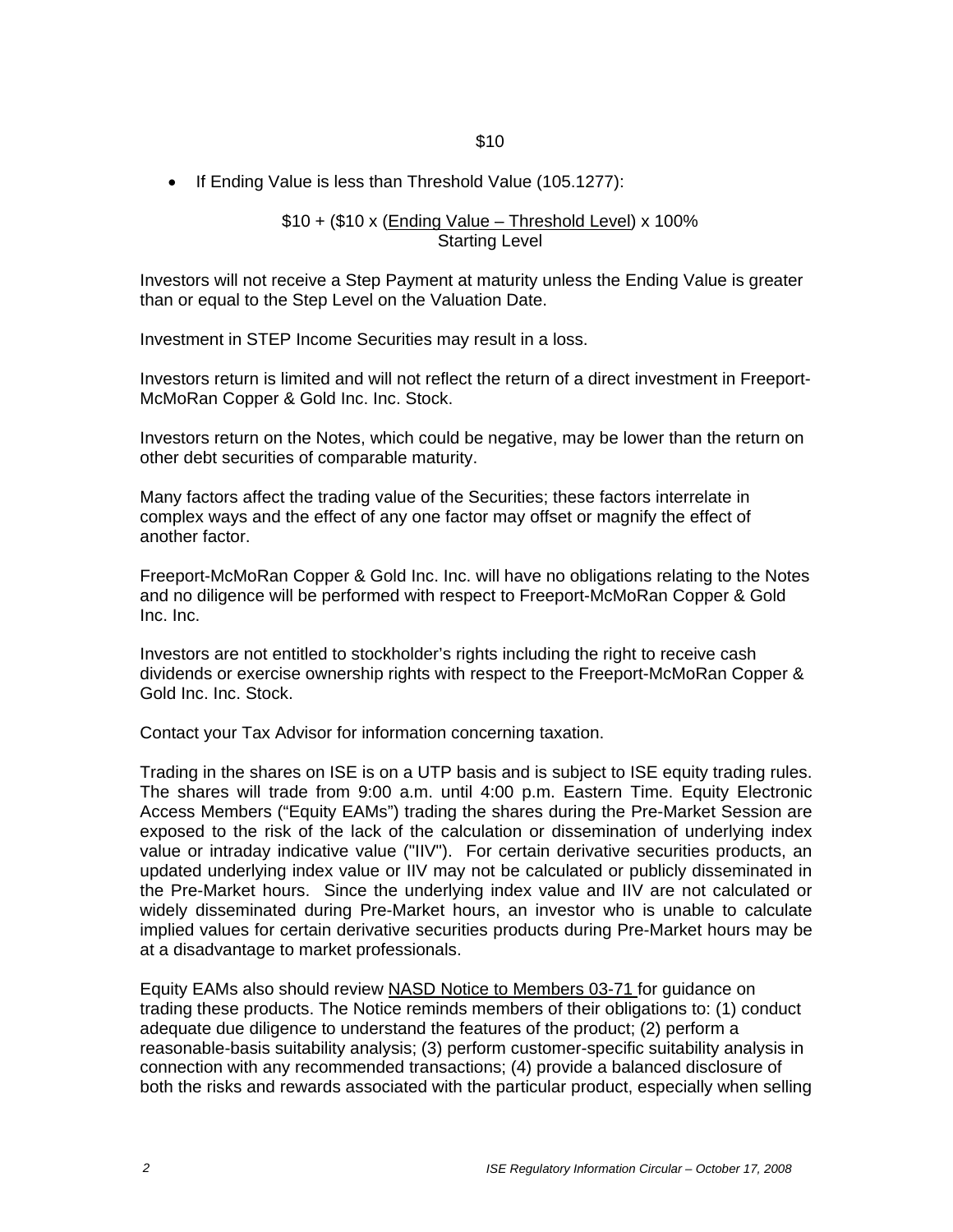to retail investors; (5) implement appropriate internal controls; and (6) train registered persons regarding the features, risk and suitability of these products.

**This Regulatory Information Circular is not a statutory Prospectus. Equity EAMs should consult the Trust's Registration Statement, SAI, Prospectus and the Fund's website for relevant information.**